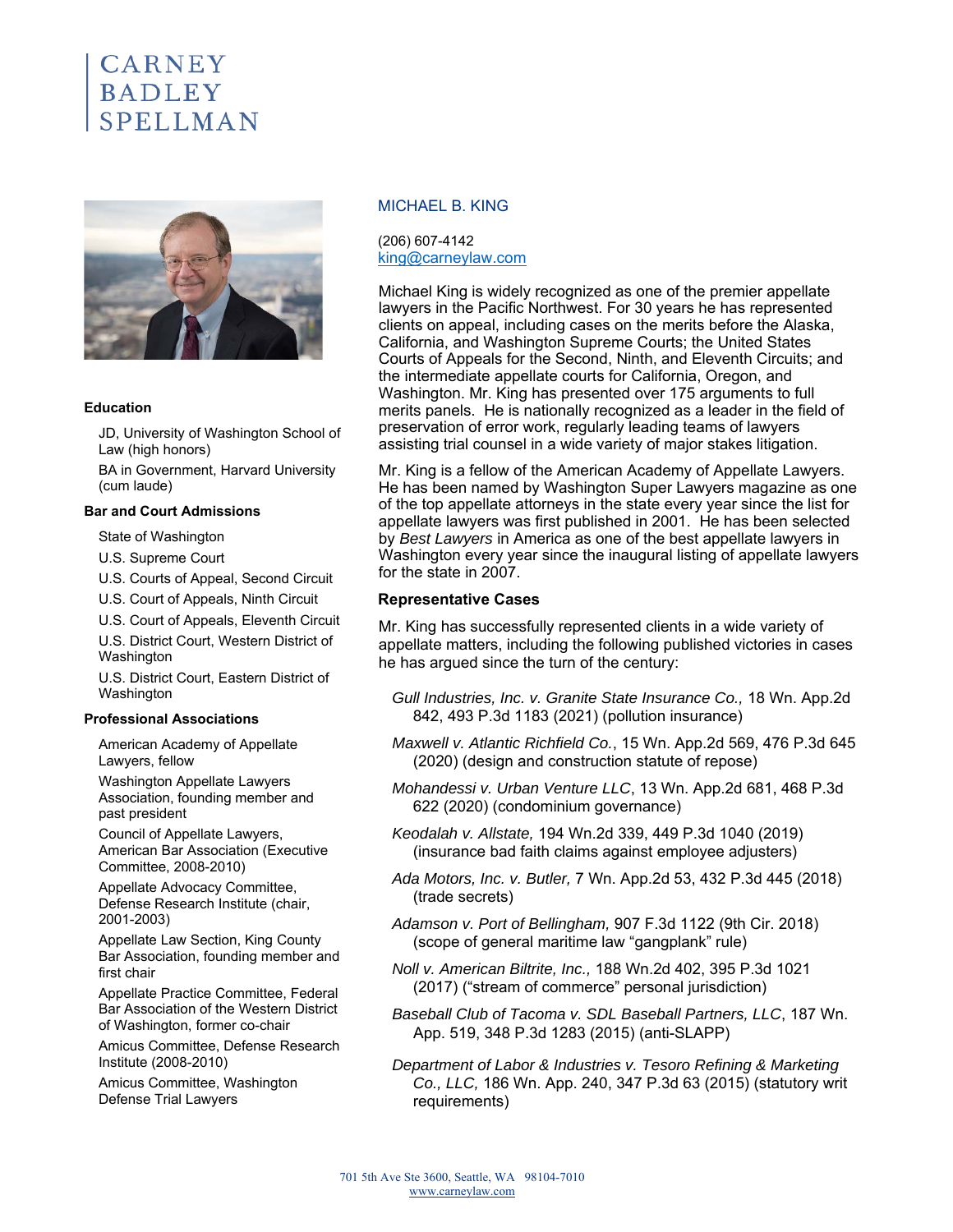*Bunch v. Nationwide Mutual Ins. Co.,* 180 Wn. App. 37, 321 P.3d 266 (2014) (Priority of Action rule)

*Barabin v. Asten-Johnson,* 730 F.3d 457 (9th Cir. 2014) (*en banc*) (*Daubert* expert witness requirements)

- *Angelo Property Co. v. Hafiz,* 67 Wn. App. 789, 274 P.3d 1075 (2012) (unlawful detainer)
- *City of Tacoma v. City of Bonney Lake,* 173 Wn.2d 584, 269 P.3d 1017 (2012) (municipal indemnification obligations)
- *Tatham v. Rogers,* 170 Wn. App. 76, 283 P.3d 583 (2012) (judicial recusal)
- *Cummings v. Budget Tank Removal & Env. Servs.,* 163 Wn. App. 379, 260 P.3d 220 (2011) (arbitration)
- *In re K.R.P.,* 160 Wn. App. 215, 247 P.3d 49 (2011) (genetic testing to determine parentage)
- *Grays Harbor Energy, LLC v. Grays Harbor County,* 151 Wn. App. 550, 213 P.3d 609 (2009) (characterization of power plant equipment for property tax)
- *16th Street Investors, LLC v. Morrison,* 153 Wn. App. 44, 223 P.3d 513 (2009) ("agreement to agree" contract formation)
- *Braaten v. Saberhagen Holdings,* 165 Wn.2d 373, 198 P.3d 493 (2008) (duty to warn of hazards caused by another's product)
- *Bank of America v. Prestance Corp.,* 160 Wn.2d 560, 160 P.3d 17 (2007) (equitable subrogation of real estate refinancing lien)
- *Hamoui v. Ashcroft,* 389 F.3d 821 (9th Cir. 2004) (immigration asylum for fear of persecution)
- *Lund v. San Joaquin Valley R.R.,* 1 Cal. Rptr. 3d 412, 71 P.3d 770 (2003) (FELA)
- *Seattle v. Burlington Northern Railway Co,* 145 Wn.2d 661, 43 P.3d 1169 (2002) (federal preemption of local railroad regulations)
- *Guijosa v. Wal-Mart*, 144 Wn.2d 907, 32 P.3d 250 (2001) (inconsistent verdicts and consumer protection claims)
- *Hadley v. Maxwell*, 144 Wn.2d 30, 627 P.3d 600 (2001) (collateral estoppel effect of contested traffic infractions)
- *Hill v. BCTI,* 144 Wn.2d 172, 23 P.3d 440 (2001) (employment discrimination)
- *Glasebrook v. Mutual of Omaha,* 100 Wn. App. 538, 997 P.2d 981 (2000) (health care regulations)
- *Goeble v. Fred Hutchinson Cancer Research Ctr.,* 100 Wn. App. 609, 1 P.3d 579 (2000) (employment discrimination)

## **Professional Involvement**

Mr. King is a Fellow of the American Academy of Appellate Lawyers, and a founding member and past president of the Washington Appellate Lawyers Association. From 2001 through 2003, he chaired the Appellate Advocacy Committee of the Chicago-based Defense Research Institute. From 2008 through 2010, he served on the Executive Committee of the American Bar Association's Council of Appellate Lawyers. In 2005-2006, he served as the first chair of the Appellate Law Section of the King County Bar Association, and in 2007 he received the Section's inaugural "Golden Podium Award" for outstanding contributions to appellate practice. He has cochaired the Appellate Practice Committee of the Federal Bar Association of the Western District of Washington, and is the longest-serving member of the Amicus Committee of the Washington Defense Trial Lawyers Association.